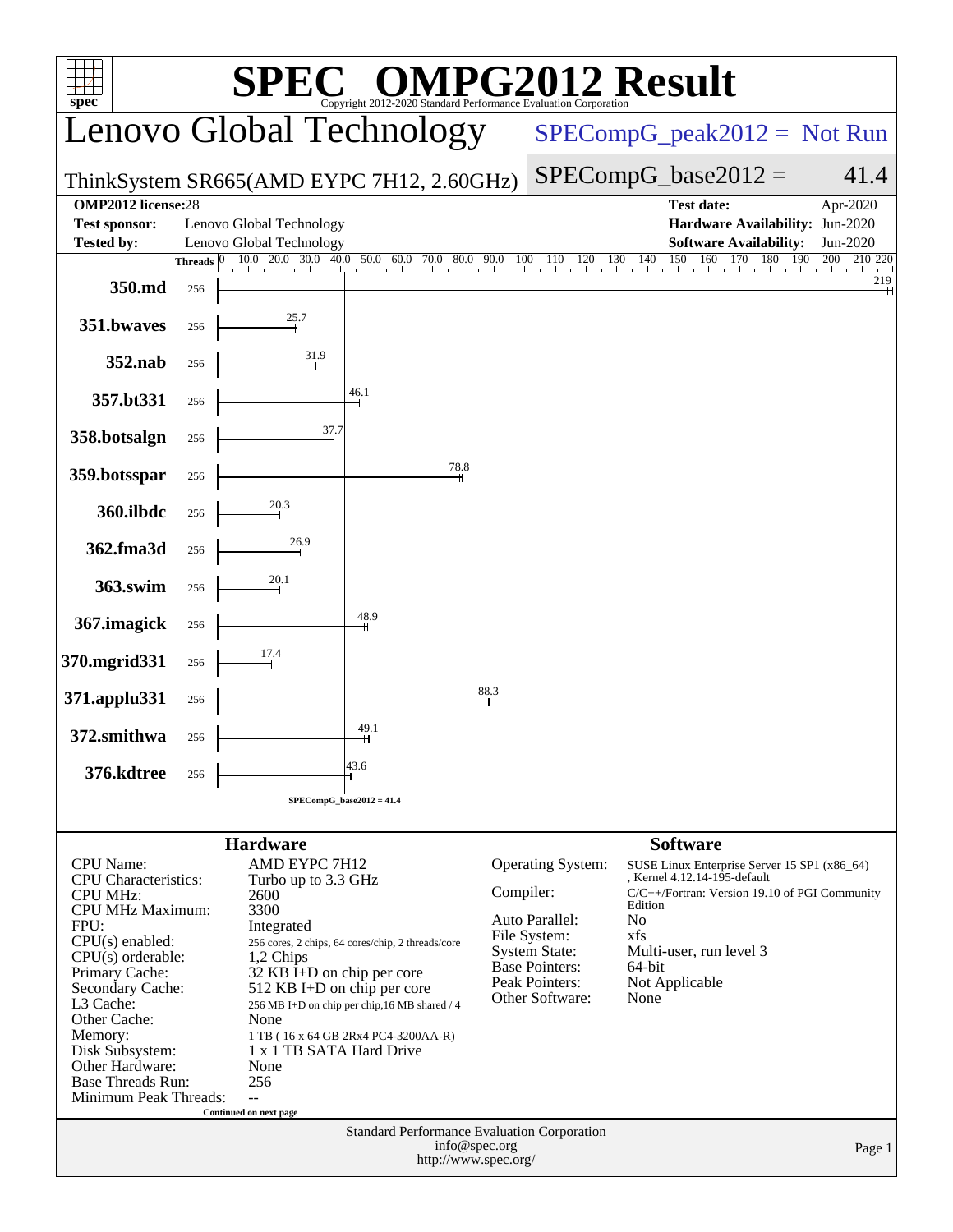# **[SPEC OMPG2012 Result](http://www.spec.org/auto/omp2012/Docs/result-fields.html#SPECOMPG2012Result)**

### Lenovo Global Technology

 $SPECompG_peak2012 = Not Run$  $SPECompG_peak2012 = Not Run$ 

 $SPECompG_base2012 = 41.4$  $SPECompG_base2012 = 41.4$ 

#### ThinkSystem SR665(AMD EYPC 7H12, 2.60GHz)

**[OMP2012 license:](http://www.spec.org/auto/omp2012/Docs/result-fields.html#OMP2012license)**28 **[Test date:](http://www.spec.org/auto/omp2012/Docs/result-fields.html#Testdate)** Apr-2020

**[Test sponsor:](http://www.spec.org/auto/omp2012/Docs/result-fields.html#Testsponsor)** Lenovo Global Technology **[Hardware Availability:](http://www.spec.org/auto/omp2012/Docs/result-fields.html#HardwareAvailability)** Jun-2020

[Maximum Peak Threads:](http://www.spec.org/auto/omp2012/Docs/result-fields.html#MaximumPeakThreads)

**[Tested by:](http://www.spec.org/auto/omp2012/Docs/result-fields.html#Testedby)** Lenovo Global Technology **[Software Availability:](http://www.spec.org/auto/omp2012/Docs/result-fields.html#SoftwareAvailability)** Jun-2020

#### **[Results Table](http://www.spec.org/auto/omp2012/Docs/result-fields.html#ResultsTable) [Benchmark](http://www.spec.org/auto/omp2012/Docs/result-fields.html#Benchmark) [Threads](http://www.spec.org/auto/omp2012/Docs/result-fields.html#Threads) [Seconds](http://www.spec.org/auto/omp2012/Docs/result-fields.html#Seconds) [Ratio](http://www.spec.org/auto/omp2012/Docs/result-fields.html#Ratio) [Seconds](http://www.spec.org/auto/omp2012/Docs/result-fields.html#Seconds) [Ratio](http://www.spec.org/auto/omp2012/Docs/result-fields.html#Ratio) [Seconds](http://www.spec.org/auto/omp2012/Docs/result-fields.html#Seconds) [Ratio](http://www.spec.org/auto/omp2012/Docs/result-fields.html#Ratio) Base [Threads](http://www.spec.org/auto/omp2012/Docs/result-fields.html#Threads) [Seconds](http://www.spec.org/auto/omp2012/Docs/result-fields.html#Seconds) [Ratio](http://www.spec.org/auto/omp2012/Docs/result-fields.html#Ratio) [Seconds](http://www.spec.org/auto/omp2012/Docs/result-fields.html#Seconds) [Ratio](http://www.spec.org/auto/omp2012/Docs/result-fields.html#Ratio) [Seconds](http://www.spec.org/auto/omp2012/Docs/result-fields.html#Seconds) [Ratio](http://www.spec.org/auto/omp2012/Docs/result-fields.html#Ratio) Peak** [350.md](http://www.spec.org/auto/omp2012/Docs/350.md.html) 256 21.2 218 21.1 220 **[21.1](http://www.spec.org/auto/omp2012/Docs/result-fields.html#Median) [219](http://www.spec.org/auto/omp2012/Docs/result-fields.html#Median)** [351.bwaves](http://www.spec.org/auto/omp2012/Docs/351.bwaves.html) 256 180 25.2 **[176](http://www.spec.org/auto/omp2012/Docs/result-fields.html#Median) [25.7](http://www.spec.org/auto/omp2012/Docs/result-fields.html#Median)** 176 25.7 [352.nab](http://www.spec.org/auto/omp2012/Docs/352.nab.html) 256 122 31.9 122 31.9 **[122](http://www.spec.org/auto/omp2012/Docs/result-fields.html#Median) [31.9](http://www.spec.org/auto/omp2012/Docs/result-fields.html#Median)** [357.bt331](http://www.spec.org/auto/omp2012/Docs/357.bt331.html) 256 103 46.1 103 46.2 **[103](http://www.spec.org/auto/omp2012/Docs/result-fields.html#Median) [46.1](http://www.spec.org/auto/omp2012/Docs/result-fields.html#Median)** [358.botsalgn](http://www.spec.org/auto/omp2012/Docs/358.botsalgn.html) 256 **[115](http://www.spec.org/auto/omp2012/Docs/result-fields.html#Median) [37.7](http://www.spec.org/auto/omp2012/Docs/result-fields.html#Median)** 115 37.7 115 37.7 [359.botsspar](http://www.spec.org/auto/omp2012/Docs/359.botsspar.html) 256 66.0 79.5 **[66.7](http://www.spec.org/auto/omp2012/Docs/result-fields.html#Median) [78.8](http://www.spec.org/auto/omp2012/Docs/result-fields.html#Median)** 67.1 78.2 [360.ilbdc](http://www.spec.org/auto/omp2012/Docs/360.ilbdc.html) 256 **[176](http://www.spec.org/auto/omp2012/Docs/result-fields.html#Median) [20.3](http://www.spec.org/auto/omp2012/Docs/result-fields.html#Median)** 175 20.3 176 20.2 [362.fma3d](http://www.spec.org/auto/omp2012/Docs/362.fma3d.html) 256 141 26.9 **[141](http://www.spec.org/auto/omp2012/Docs/result-fields.html#Median) [26.9](http://www.spec.org/auto/omp2012/Docs/result-fields.html#Median)** 141 26.9 [363.swim](http://www.spec.org/auto/omp2012/Docs/363.swim.html) 256 225 20.1 **[225](http://www.spec.org/auto/omp2012/Docs/result-fields.html#Median) [20.1](http://www.spec.org/auto/omp2012/Docs/result-fields.html#Median)** 226 20.1 [367.imagick](http://www.spec.org/auto/omp2012/Docs/367.imagick.html) 256 147 47.7 144 48.9 **[144](http://www.spec.org/auto/omp2012/Docs/result-fields.html#Median) [48.9](http://www.spec.org/auto/omp2012/Docs/result-fields.html#Median)** [370.mgrid331](http://www.spec.org/auto/omp2012/Docs/370.mgrid331.html) 256 254 17.4 254 17.4 **[254](http://www.spec.org/auto/omp2012/Docs/result-fields.html#Median) [17.4](http://www.spec.org/auto/omp2012/Docs/result-fields.html#Median)** [371.applu331](http://www.spec.org/auto/omp2012/Docs/371.applu331.html) 256 68.7 88.2 **[68.6](http://www.spec.org/auto/omp2012/Docs/result-fields.html#Median) [88.3](http://www.spec.org/auto/omp2012/Docs/result-fields.html#Median)** 68.6 88.3 [372.smithwa](http://www.spec.org/auto/omp2012/Docs/372.smithwa.html) 256 109 49.3 112 47.8 **[109](http://www.spec.org/auto/omp2012/Docs/result-fields.html#Median) [49.1](http://www.spec.org/auto/omp2012/Docs/result-fields.html#Median)** [376.kdtree](http://www.spec.org/auto/omp2012/Docs/376.kdtree.html) 256 103 43.6 **[103](http://www.spec.org/auto/omp2012/Docs/result-fields.html#Median) [43.6](http://www.spec.org/auto/omp2012/Docs/result-fields.html#Median)** 104 43.3 Results appear in the [order in which they were run.](http://www.spec.org/auto/omp2012/Docs/result-fields.html#RunOrder) Bold underlined text [indicates a median measurement.](http://www.spec.org/auto/omp2012/Docs/result-fields.html#Median) **[Platform Notes](http://www.spec.org/auto/omp2012/Docs/result-fields.html#PlatformNotes)** Sysinfo program /home/omp2012-1.1/Docs/sysinfo Revision 563 of 2016-06-10 (097295389cf6073d8c3b03fa376740a5) running on linux-x8nq Wed Apr 22 08:59:18 2020 This section contains SUT (System Under Test) info as seen by some common utilities. To remove or add to this section, see: <http://www.spec.org/omp2012/Docs/config.html#sysinfo> From /proc/cpuinfo model name : AMD EPYC 7H12 64-Core Processor 2 "physical id"s (chips) 256 "processors"

 cores, siblings (Caution: counting these is hw and system dependent. The following excerpts from /proc/cpuinfo might not be reliable. Use with caution.) cpu cores : 64 siblings : 128 physical 0: cores 0 1 2 3 4 5 6 7 8 9 10 11 12 13 14 15 16 17 18 19 20 21 22 23 24 25 26 27 28 29 30 31 32 33 34 35 36 37 38 39 40 41 42 43 44 45 46 47 48 49 50 51 52 53 54 55 56 57 58 59 60 61 62 63 physical 1: cores 0 1 2 3 4 5 6 7 8 9 10 11 12 13 14 15 16 17 18 19 20 21 22 23 24 25 26 27 28 29 30 31 32 33 34 35 36 37 38 39 40 41 42 43 44 45 46

> Standard Performance Evaluation Corporation [info@spec.org](mailto:info@spec.org) <http://www.spec.org/>

Continued on next page

47 48 49 50 51 52 53 54 55 56 57 58 59 60 61 62 63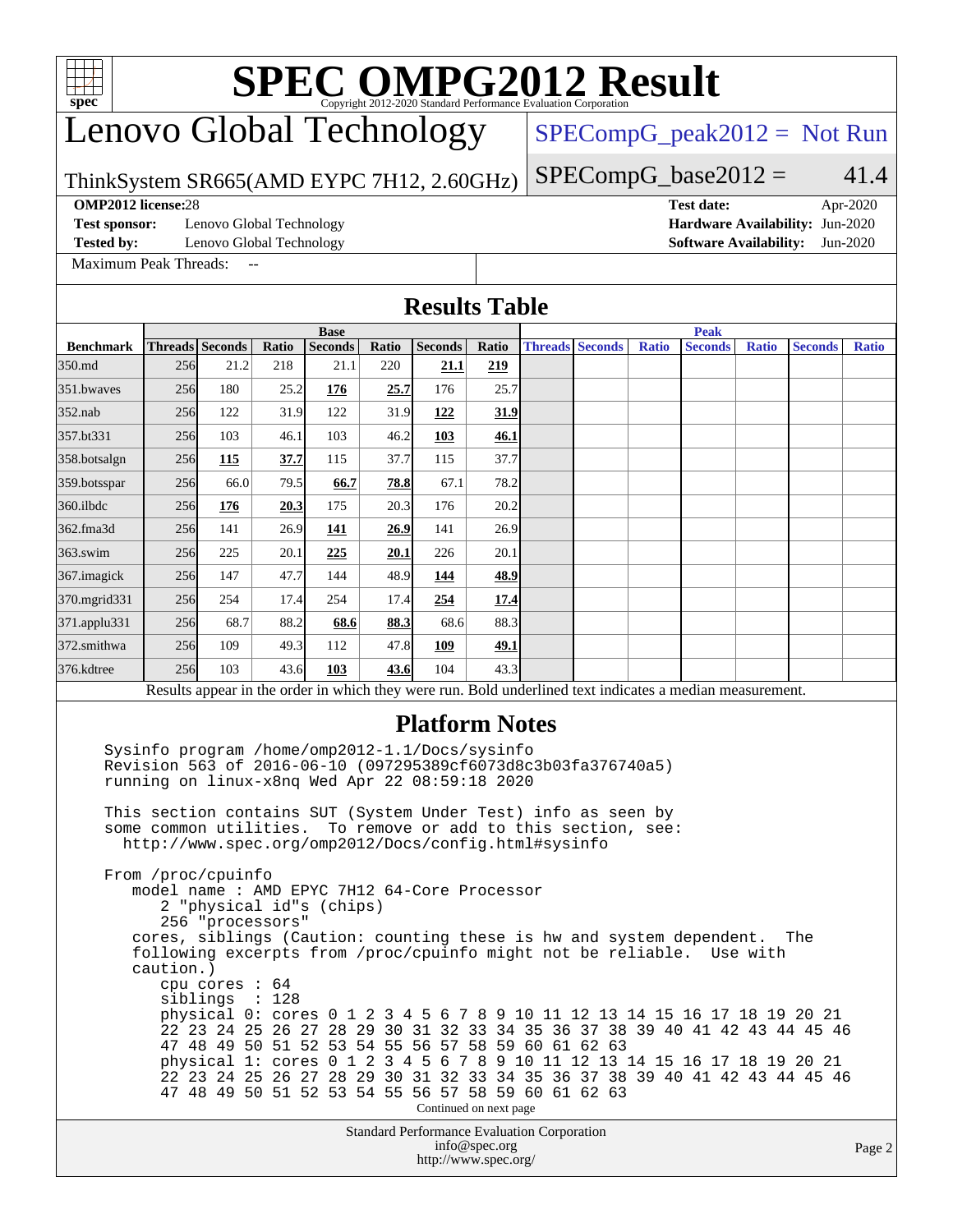

## **[SPEC OMPG2012 Result](http://www.spec.org/auto/omp2012/Docs/result-fields.html#SPECOMPG2012Result)**

Lenovo Global Technology

 $SPECompG_peak2012 = Not Run$  $SPECompG_peak2012 = Not Run$ 

ThinkSystem SR665(AMD EYPC 7H12, 2.60GHz)

 $SPECompG_base2012 = 41.4$  $SPECompG_base2012 = 41.4$ 

**[Test sponsor:](http://www.spec.org/auto/omp2012/Docs/result-fields.html#Testsponsor)** Lenovo Global Technology **[Hardware Availability:](http://www.spec.org/auto/omp2012/Docs/result-fields.html#HardwareAvailability)** Jun-2020 **[Tested by:](http://www.spec.org/auto/omp2012/Docs/result-fields.html#Testedby)** Lenovo Global Technology **[Software Availability:](http://www.spec.org/auto/omp2012/Docs/result-fields.html#SoftwareAvailability)** Jun-2020

**[OMP2012 license:](http://www.spec.org/auto/omp2012/Docs/result-fields.html#OMP2012license)**28 **[Test date:](http://www.spec.org/auto/omp2012/Docs/result-fields.html#Testdate)** Apr-2020

#### **[Platform Notes \(Continued\)](http://www.spec.org/auto/omp2012/Docs/result-fields.html#PlatformNotes)**

cache size : 512 KB

 From /proc/meminfo MemTotal: 1056658876 kB HugePages\_Total: 0<br>Hugepagesize: 2048 kB Hugepagesize: From /etc/\*release\* /etc/\*version\* os-release: NAME="SLES" VERSION="15-SP1" VERSION\_ID="15.1" PRETTY NAME="SUSE Linux Enterprise Server 15 SP1" ID="sles" ID\_LIKE="suse" ANSI\_COLOR="0;32" CPE\_NAME="cpe:/o:suse:sles:15:sp1"

uname -a:

 Linux linux-x8nq 4.12.14-195-default #1 SMP Tue May 7 10:55:11 UTC 2019 (8fba516) x86\_64 x86\_64 x86\_64 GNU/Linux

run-level 3 Apr 22 07:18

SPEC is set to: /home/omp2012-1.1<br>Filesystem Type Size Us Type Size Used Avail Use% Mounted on /dev/sda4 btrfs 444G 151G 292G 35% /home Additional information from dmidecode:

 Warning: Use caution when you interpret this section. The 'dmidecode' program reads system data which is "intended to allow hardware to be accurately determined", but the intent may not be met, as there are frequent changes to hardware, firmware, and the "DMTF SMBIOS" standard.

 BIOS Lenovo D8E105F-1.00 03/19/2020 Memory: 16x Samsung M393A8G40AB2-CWE 64 kB 2 rank 3200 MT/s 16x Unknown Unknown

(End of data from sysinfo program)

### **[General Notes](http://www.spec.org/auto/omp2012/Docs/result-fields.html#GeneralNotes)**

```
==============================================
 General OMP Library Settings
ENV KMP AFFINITY = granularity=fine,proclist=[0-3, 4-7, 8-11, 12-15, 16-19, 20-23, 24-27,28-31,32-35,36-39,40-43,44-47,48-51,52-55,56-59,60-63,64-67,68-71,72-75,
 76-79,80-83,84-87,88-91,92-95,96-99,100-103,104-107,108-111,112-115,116-119,120-123,
  124-127,128-131,132-135,136-139,140-143,144-147,148-151,152-155,156-159,160-163,
  164-167,168-171,172-175,176-179,180-183,184-187,188-191,192-195,196-199,200-203,
  204-207,208-211,212-215,216-219,220-223,224-227,228-231,232-235,236-239,240-243,
                                   Continued on next page
```
Standard Performance Evaluation Corporation [info@spec.org](mailto:info@spec.org) <http://www.spec.org/>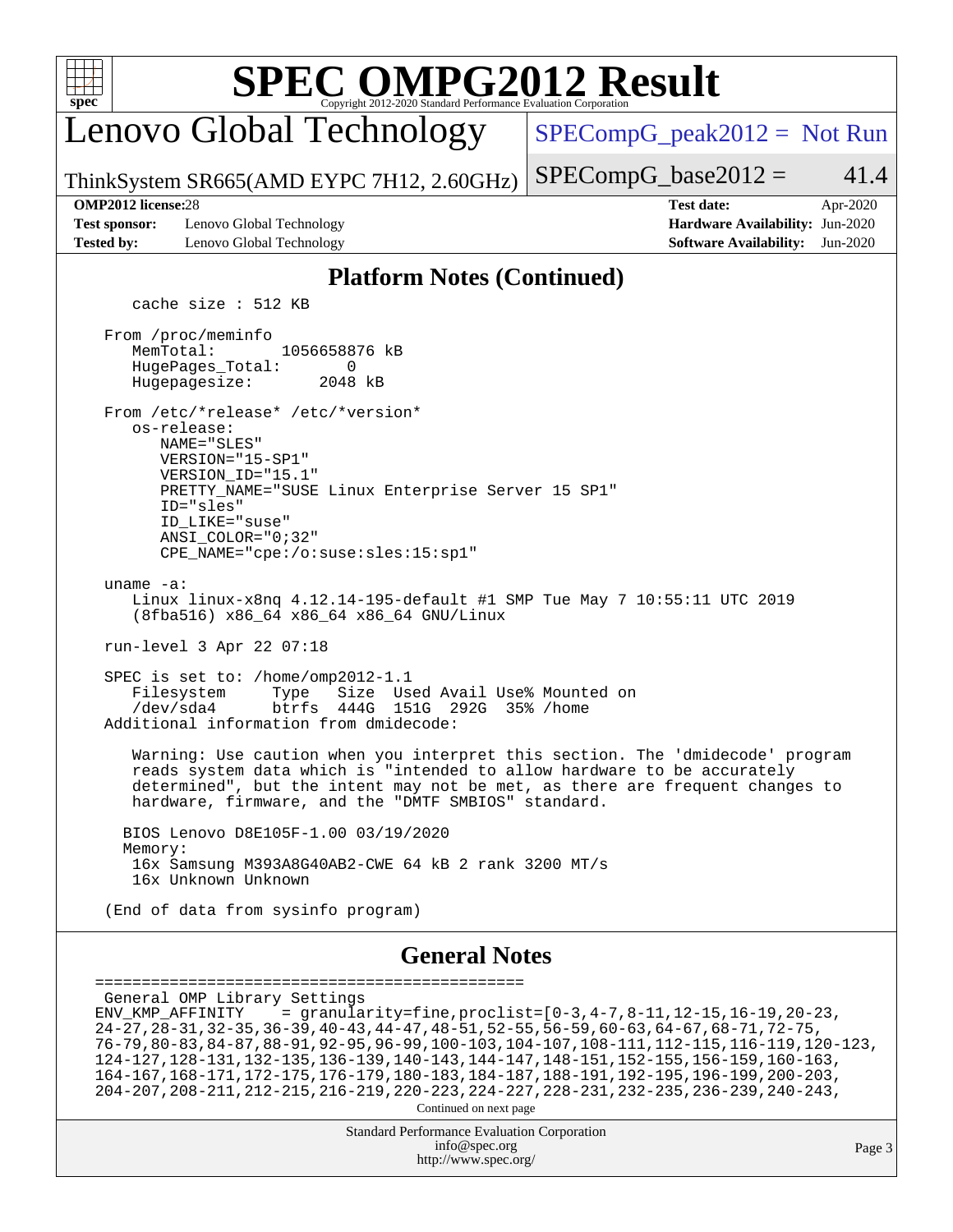| <b>SPEC OMPG2012 Result</b><br>spec <sup>®</sup><br>Convright 2012-2020 Standard Performance Evaluation Corporation                                                                                                                                                                                                                                                                                                                                                                                                                                  |                                                                                                               |
|------------------------------------------------------------------------------------------------------------------------------------------------------------------------------------------------------------------------------------------------------------------------------------------------------------------------------------------------------------------------------------------------------------------------------------------------------------------------------------------------------------------------------------------------------|---------------------------------------------------------------------------------------------------------------|
| Lenovo Global Technology                                                                                                                                                                                                                                                                                                                                                                                                                                                                                                                             | $SPECompG_peak2012 = Not Run$                                                                                 |
| ThinkSystem SR665(AMD EYPC 7H12, 2.60GHz)                                                                                                                                                                                                                                                                                                                                                                                                                                                                                                            | $SPECompG_base2012 =$<br>41.4                                                                                 |
| <b>OMP2012</b> license:28<br><b>Test sponsor:</b><br>Lenovo Global Technology<br><b>Tested by:</b><br>Lenovo Global Technology                                                                                                                                                                                                                                                                                                                                                                                                                       | <b>Test date:</b><br>Apr-2020<br>Hardware Availability: Jun-2020<br><b>Software Availability:</b><br>Jun-2020 |
| <b>General Notes (Continued)</b>                                                                                                                                                                                                                                                                                                                                                                                                                                                                                                                     |                                                                                                               |
| 244-247, 248-251, 252-255], explicit                                                                                                                                                                                                                                                                                                                                                                                                                                                                                                                 |                                                                                                               |
| $= 256M$<br>ENV_KMP_STACKSIZE<br>= infinite<br>ENV KMP BLOCKTIME<br>ENV KMP LIBRARY<br>= turnaround<br>ENV_OMP_DYNAMIC<br>$=$ FALSE<br>ENV OMP NESTED<br>$=$ FALSE<br>$=$ staic<br>ENV_OMP_SCHEDULE<br>ENV OMP THREADS<br>$= 256$<br>:================                                                                                                                                                                                                                                                                                               |                                                                                                               |
| BIOS Setting notes:<br>Choose Operating Mode set to Maximum Performance<br>NUMA nodes per socket set as NPS1<br>ACPI SRAT L3 Cache as NUMA Domain set as Enabled                                                                                                                                                                                                                                                                                                                                                                                     |                                                                                                               |
| Yes: The test sponsor attests, as of date of publication, the CVE-2017-5754 (Meltdown)<br>is mitigated in the system as tested and documented.<br>Yes: The test sponsor attests, as of date of publication, the CVE-2017-5753 (Spectre variant 1)<br>is mitigated in the system as tested and documented.<br>Yes: The test sponsor attests, as of date of publication, that CVE-2017-5754 (Spectre variant 2)<br>is mitigated in the system as tested and documented.<br>=====================================<br>OS tunning:<br>ulimit -s unlimited |                                                                                                               |
| <b>Base Compiler Invocation</b><br>C benchmarks:<br>pgcc                                                                                                                                                                                                                                                                                                                                                                                                                                                                                             |                                                                                                               |
| $C_{++}$ benchmarks:<br>$pgC++$                                                                                                                                                                                                                                                                                                                                                                                                                                                                                                                      |                                                                                                               |
| Fortran benchmarks:<br>pgfortran                                                                                                                                                                                                                                                                                                                                                                                                                                                                                                                     |                                                                                                               |
| <b>Base Portability Flags</b>                                                                                                                                                                                                                                                                                                                                                                                                                                                                                                                        |                                                                                                               |
| 350.md: -Mfree<br>357.bt331: -mcmodel=medium<br>362.fma3d: -Mfree<br>363.swim: -mcmodel=medium                                                                                                                                                                                                                                                                                                                                                                                                                                                       |                                                                                                               |
|                                                                                                                                                                                                                                                                                                                                                                                                                                                                                                                                                      |                                                                                                               |

Standard Performance Evaluation Corporation [info@spec.org](mailto:info@spec.org) <http://www.spec.org/>